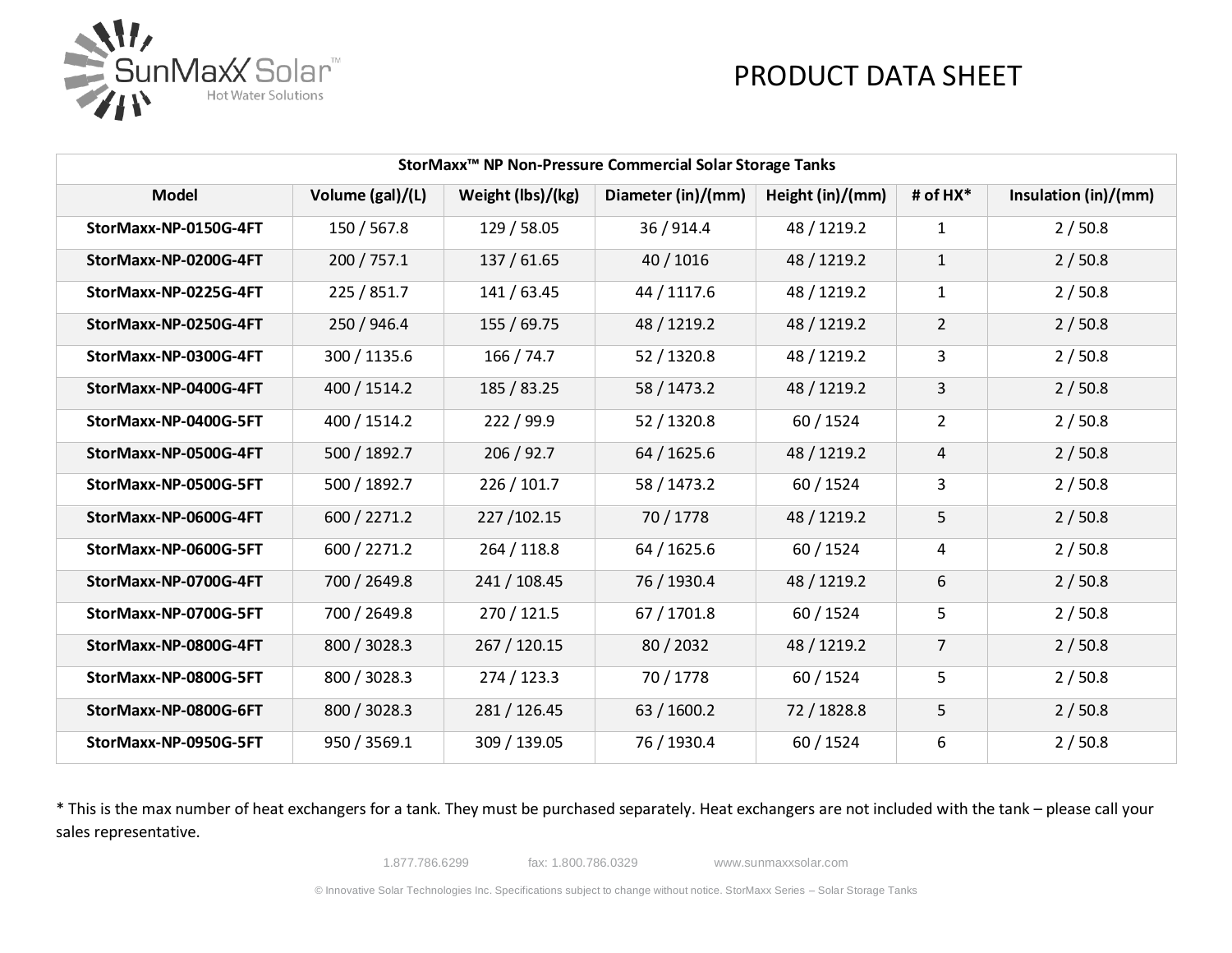

| StorMaxx <sup>™</sup> NP Non-Pressure Commercial Solar Storage Tanks |                  |                   |                    |                  |                          |                      |
|----------------------------------------------------------------------|------------------|-------------------|--------------------|------------------|--------------------------|----------------------|
| <b>Model</b>                                                         | Volume (gal)/(L) | Weight (lbs)/(kg) | Diameter (in)/(mm) | Height (in)/(mm) | # of HX*                 | Insulation (in)/(mm) |
| StorMaxx-NP-1000G-5FT                                                | 1000 / 3785.4    | 338 / 152.1       | 80/2032            | 60 / 1524        | $\overline{7}$           | 3/76.2               |
| StorMaxx-NP-1200G-4FT                                                | 1200 / 4542.5    | 359 / 161.55      | 96 / 2438.4        | 48 / 1219.2      | 9                        | 3/76.2               |
| StorMaxx-NP-1200G-5FT                                                | 1200 / 4542.5    | 371 / 166.95      | 86 / 2184.4        | 60 / 1524        | 8                        | 3/76.2               |
| StorMaxx-NP-1300G-4FT                                                | 1300 / 4921.0    | 386 / 173.7       | 100 / 2540         | 48 / 1219.2      | 10                       | 3/76.2               |
| StorMaxx-NP-1500G-5FT                                                | 1500 / 5678.1    | 426 / 191.7       | 96 / 2438.4        | 60 / 1524        | 9                        | 3/76.2               |
| StorMaxx-NP-1500G-6FT                                                | 1500 / 5678.1    | 413 / 185.85      | 86 / 2184.4        | 72 / 1828.8      | $\overline{\phantom{a}}$ | 3/76.2               |
| StorMaxx-NP-1700G-7FT                                                | 1700 / 6435.2    | 666 / 299.7       | 86 / 2184.4        | 84 / 2133.6      | 8                        | 3/76.2               |
| StorMaxx-NP-1900G-6FT                                                | 1900 / 7192.3    | 723 / 325.35      | 96 / 2438.4        | 72 / 1828.8      | 9                        | 3/76.2               |
| StorMaxx-NP-2000G-6FT                                                | 2000 / 7570.8    | 754 / 339.3       | 100 / 2540         | 72 / 1828.8      | 10                       | 3/76.2               |
| StorMaxx-NP-2100G-5FT                                                | 2100 / 7949.4    | 732 / 329.4       | 110 / 2794         | 60 / 1524        | 10                       | 3/76.2               |
| StorMaxx-NP-2200G-7FT                                                | 2200 / 8327.9    | 774 / 348.3       | 96 / 2438.4        | 84 / 2133.6      | 9                        | 3/76.2               |
| StorMaxx-NP-2500G-5FT                                                | 2500 / 9463.5    | 784 / 352.8       | 120 / 3048         | 60 / 1524        | 12                       | 3/76.2               |
| StorMaxx-NP-2800G-7FT                                                | 2800 / 10599.2   | 925 / 416.25      | 108 / 2743.2       | 84 / 2133.6      | 10                       | 3/76.2               |
| StorMaxx-NP-3500G-7FT                                                | 3500 / 13248.9   | 1064 / 478.8      | 120 / 3048         | 84 / 2133.6      | $\overline{\phantom{a}}$ | 3/76.2               |
| StorMaxx-NP-4000G-7FT                                                | 4000 / 15141.6   | 1179 / 530.55     | 126 / 3200.4       | 84 / 2133.6      | $\overline{\phantom{a}}$ | 3/76.2               |
| StorMaxx-NP-4500G-7FT                                                | 4500 / 17034.4   | 1278 / 575.1      | 135 / 3429         | 84 / 2133.6      | $\overline{\phantom{a}}$ | 3/76.2               |
| StorMaxx-NP-5000G-7FT                                                | 5000 / 18927.1   | 1344 / 604.8      | 142 / 3606.8       | 84 / 2133.6      | $\overline{\phantom{a}}$ | 3/76.2               |

\* This is the max number of heat exchangers for a tank. They must be purchased separately. Heat exchangers are not included with the tank – please call your sales representative.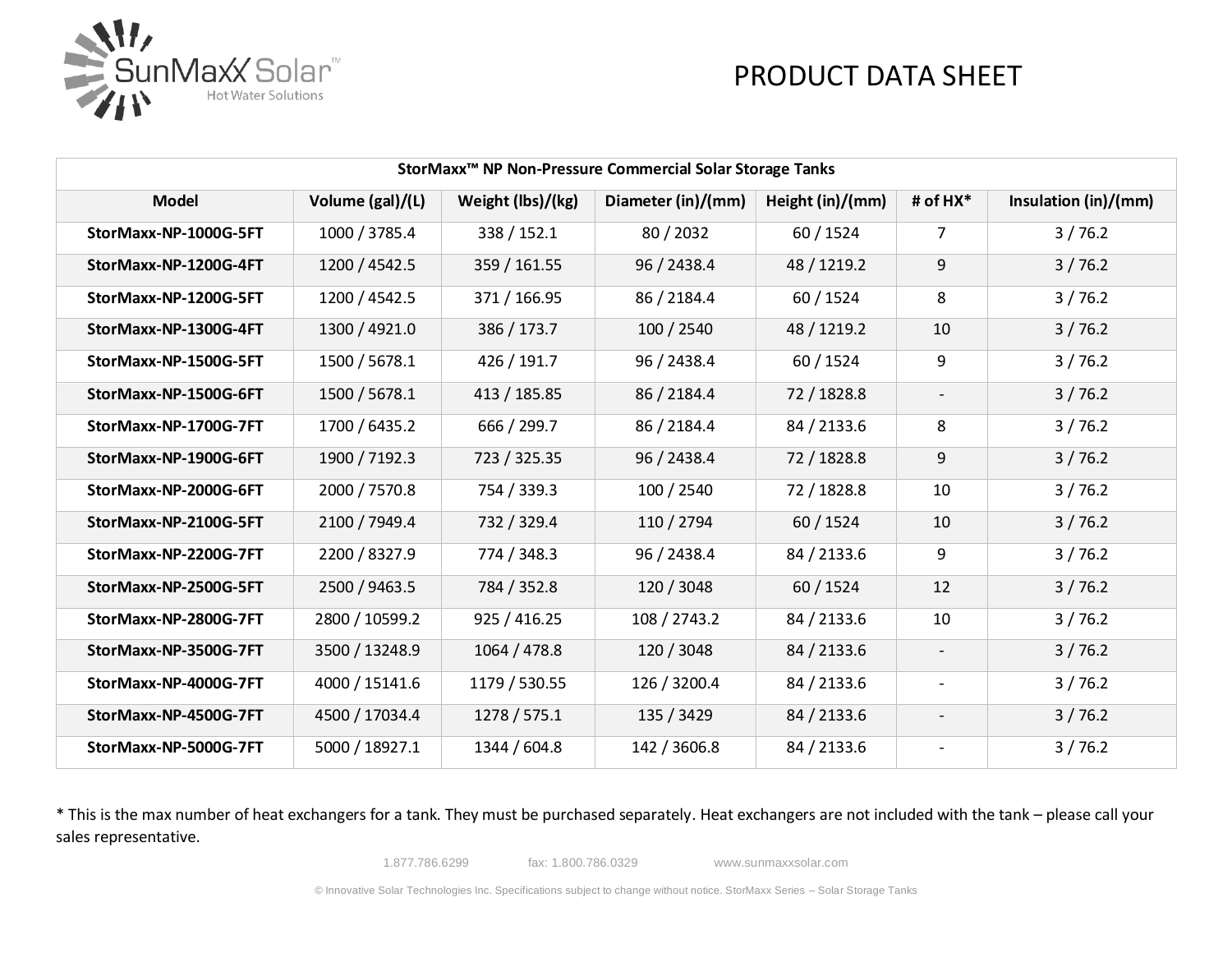

| <b>Tank Details (cont.)</b>               |                                                                        |                                                         |                                      |  |  |
|-------------------------------------------|------------------------------------------------------------------------|---------------------------------------------------------|--------------------------------------|--|--|
| Max Temperature $(^{\circ}F)/(^{\circ}C)$ |                                                                        | 180/82.2                                                |                                      |  |  |
| <b>Construction</b>                       |                                                                        | Round, 0.032 embossed aluminum                          |                                      |  |  |
| <b>Wall Material</b>                      |                                                                        |                                                         | <b>EPDM Liner</b>                    |  |  |
| Cover sheet                               |                                                                        | Aluminum 3003 H254                                      |                                      |  |  |
| <b>Insulation Material</b>                |                                                                        | Rigid R14 isocyanurate foam                             |                                      |  |  |
| <b>Sealant</b>                            |                                                                        | RTV silicone                                            |                                      |  |  |
| Tank Sizes (gal)/(L)                      |                                                                        | 150 - 5000 / 568 - 18927                                |                                      |  |  |
|                                           |                                                                        | <b>Technical Specifications For NP Tank Accessories</b> |                                      |  |  |
|                                           |                                                                        | <b>Stainless Steel Coils</b>                            |                                      |  |  |
| <b>Model</b>                              | MFG-StorMaxx-NP-A-CSS-8080-3/4IN-4FT                                   |                                                         | MFG-StorMaxx-NP-A-CSS-8080-3/4IN-6FT |  |  |
| <b>Material</b>                           | 3/4" Corrugated Stainless Steel                                        |                                                         | 3/4" Corrugated Stainless Steel      |  |  |
| Coil Dimensions – D x H (in)/(m)          | 17 x 13 x 48 / 0.43 x 0.33 x 1.22<br>17 x 13 x 72 / 0.43 x 0.33 x 1.83 |                                                         |                                      |  |  |

#### **Technical Features**

- ✓ Accessory Seismic Anchor Cleat Kit for Tank (StorMaxx-NP-A-SEISMIC)
- $\checkmark$  Seismic Cleats allow for installation of tanks in seismic zones
- $\checkmark$  Suitable for installation in Category E; For engineering calculations, please contact our engineering team for consulting services.
- ✓ For HX Sizing: Please contact SunMaxx™ engineering for proper sizing.

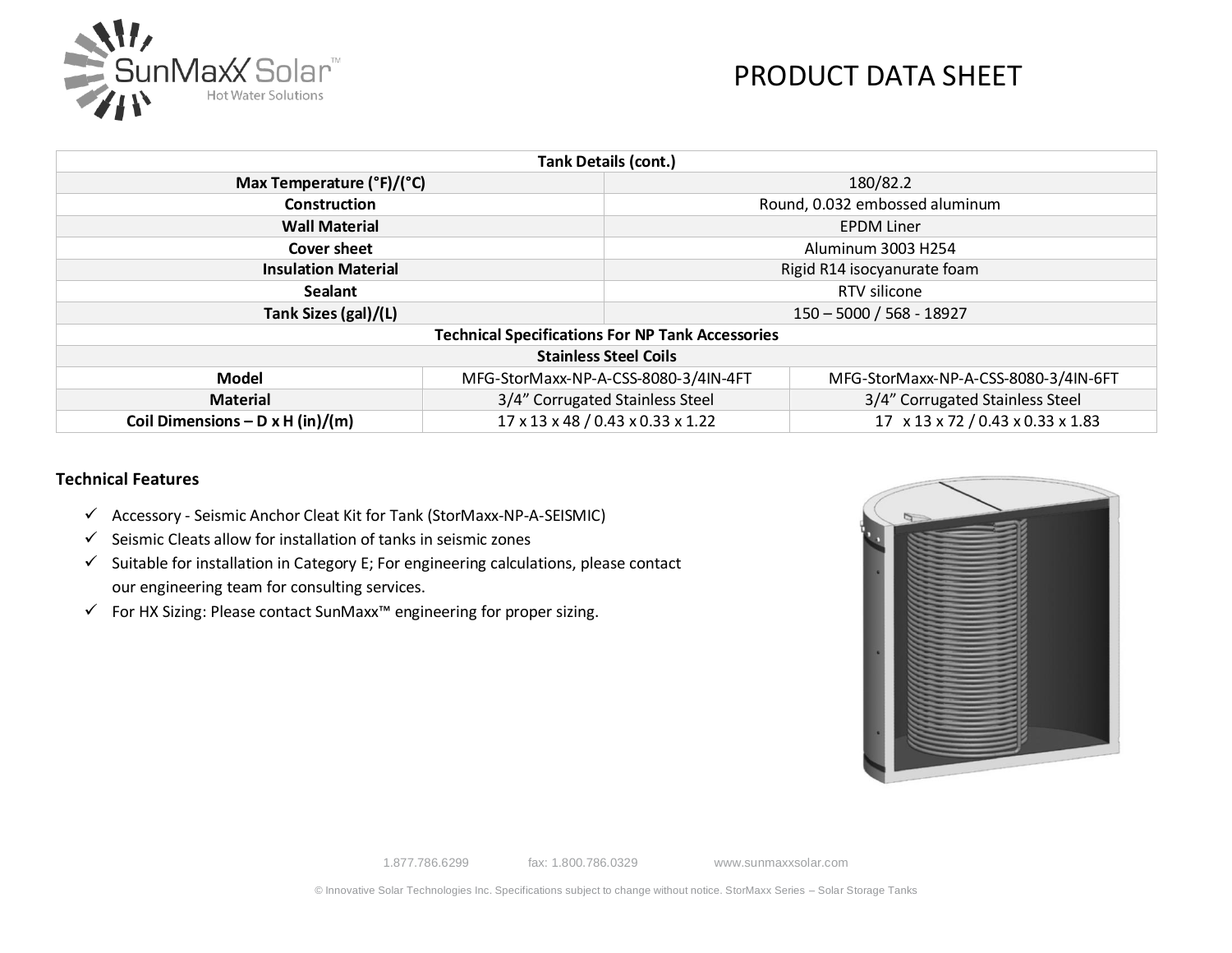

The technical drawings presented below show placement of pipe pass-through ports, sensors, number of water coil heat exchangers, solar loop heat exchangers and the mounting of the tank to the surface. Please contact our Engineering Department for more information regarding custom designs.



© Innovative Solar Technologies Inc. Specifications subject to change without notice. StorMaxx Series – Solar Storage Tanks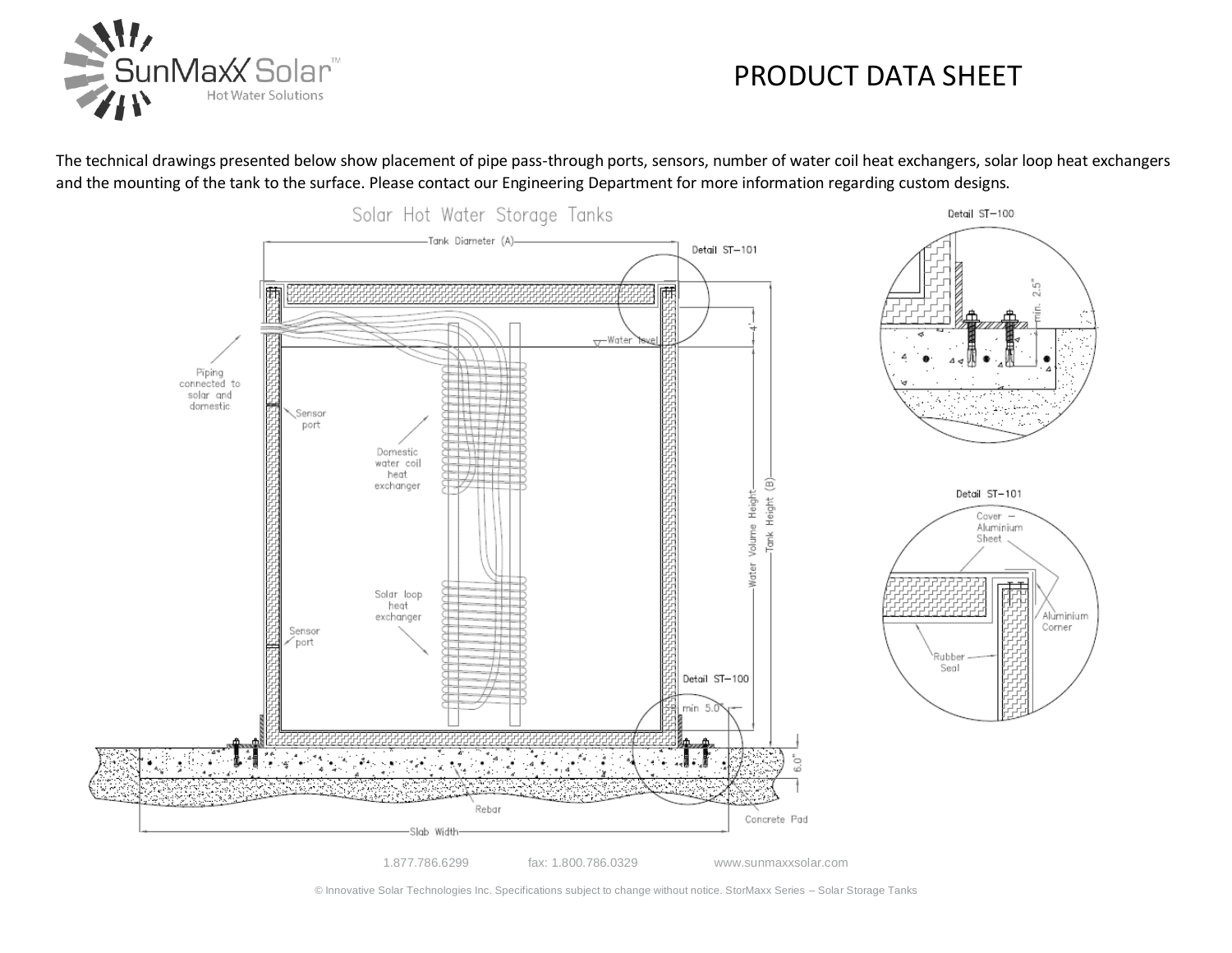

Solar Hot Water Storage Tanks -Tank Diameter Detail ST-101 Water Volume Diameter 乕 雨 <del>∨</del>Water Heigh Sensor port  $\overline{5}$ Domestic water coil heat **Algebrar** exchanger Tank Height Water Volume Height 'nЪ НX Stand Solar loop heat exchanger Height Sensor port)  $\overline{\circ}$ Detail ST-100 lbar<sub>a</sub> min 5.0 Detail ST-102 Width-6.0"

Rebar

-Slab Width-

Detail ST-102 Ribbed<br>steel bars .<br>Purnpskid frame leg 2.5" Bolt Concrete Ė. Pad

1.877.786.6299 fax: 1.800.786.0329 www.sunmaxxsolar.com

Concrete Pad

© Innovative Solar Technologies Inc. Specifications subject to change without notice. StorMaxx Series – Solar Storage Tanks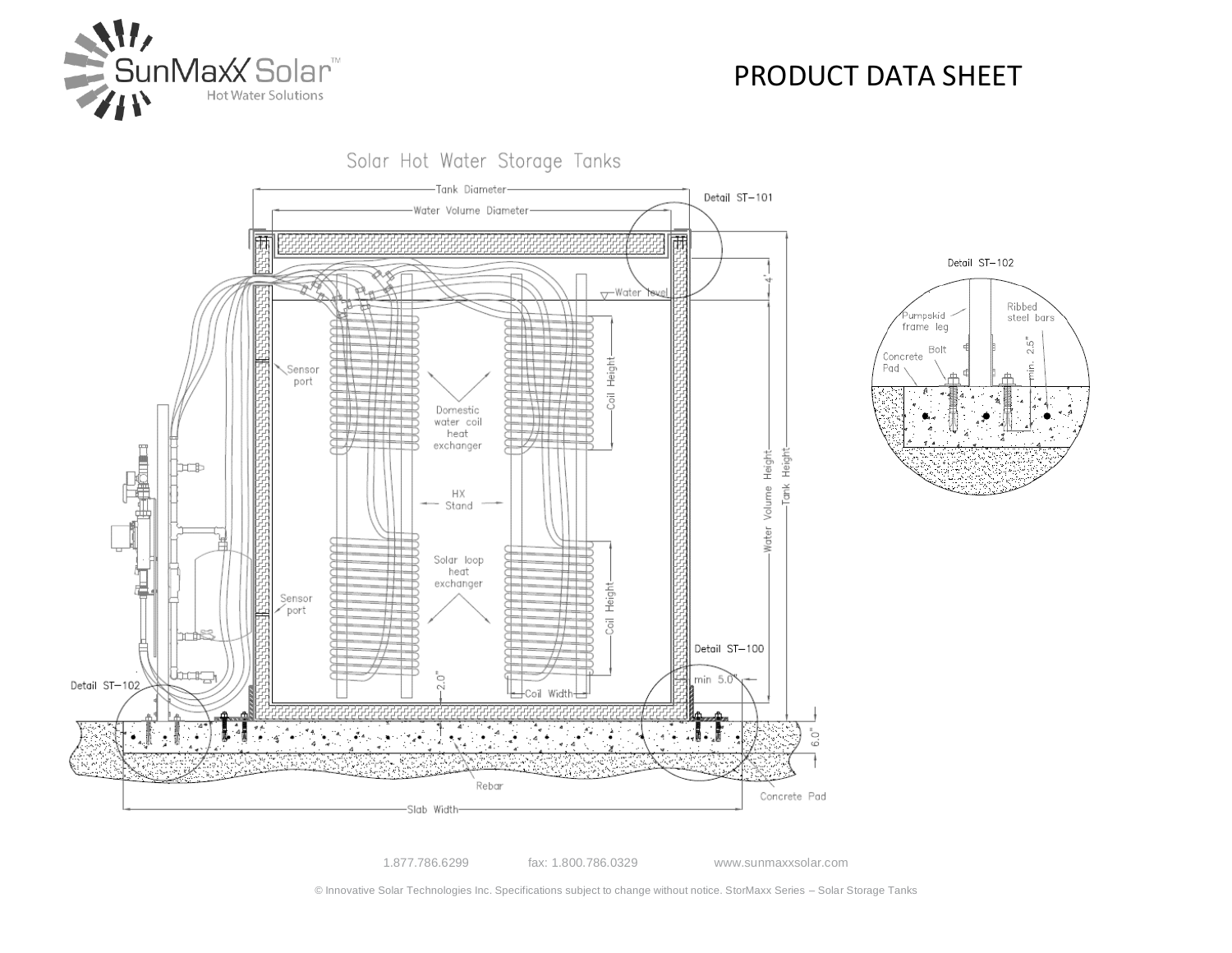

| StorMaxx <sup>™</sup> SE Solar Storage Tanks |                  |                   |                    |                  |         |                      |
|----------------------------------------------|------------------|-------------------|--------------------|------------------|---------|----------------------|
| <b>Model</b>                                 | Volume (gal)/(L) | Weight (lbs)/(kg) | Diameter (in)/(mm) | Height (in)/(mm) | # of HX | Insulation (in)/(mm) |
| StorMaxx-SE-050-1HX-EE                       | 50 / 190         | 236 / 107         | 23/584.2           | 54.3 / 1380      |         | 1.7/43               |
| StorMaxx-SE-080-2HX-EE                       | 80/300           | 276 / 125         | 23.6 / 600         | 70.5 / 1790.7    |         | 2/50.8               |
| StorMaxx-SE-119-2HX-EE                       | 119 / 450        | 375 / 170         | 27.6 / 700         | 74.8 / 1900      |         | 2/50.8               |

#### **Technical Features**

- $\checkmark$  Steel (no.: 6837)
- ✓ Standard: DIN EN 10120
- ✓ Steel Quality: P245NB
- ✓ Internal Coating: double enameling (heated at 1580F) (vitrified steel)
- $\checkmark$  Supplied with magnesium anode for corrosion protection
- $\checkmark$  4" flange for convenient interior cleaning
- $\checkmark$  Serpentine Coil: single wall steel plate (ST 37.2)
- ✓ Insulation Material / Density: CFC-free polyurethane / 40kg/m3
- ✓ Max Working Pressure: 116 PSI / Max Testing Pressure: 174 PSI
- ✓ Max Temperature: 203F

| <b>Connection</b>       | <b>Port Sizes</b> |
|-------------------------|-------------------|
| Warm Water              | $3/4"$ NPT M      |
| Cold Water              | $3/4"$ NPT M      |
| Safety Valve Connection | $3/4"$ NPT F      |
| Drain Valve Connection  | $3/4"$ NPT F      |



1.877.786.6299 fax: 1.800.786.0329 www.sunmaxxsolar.com

© Innovative Solar Technologies Inc. Specifications subject to change without notice. StorMaxx Series – Solar Storage Tanks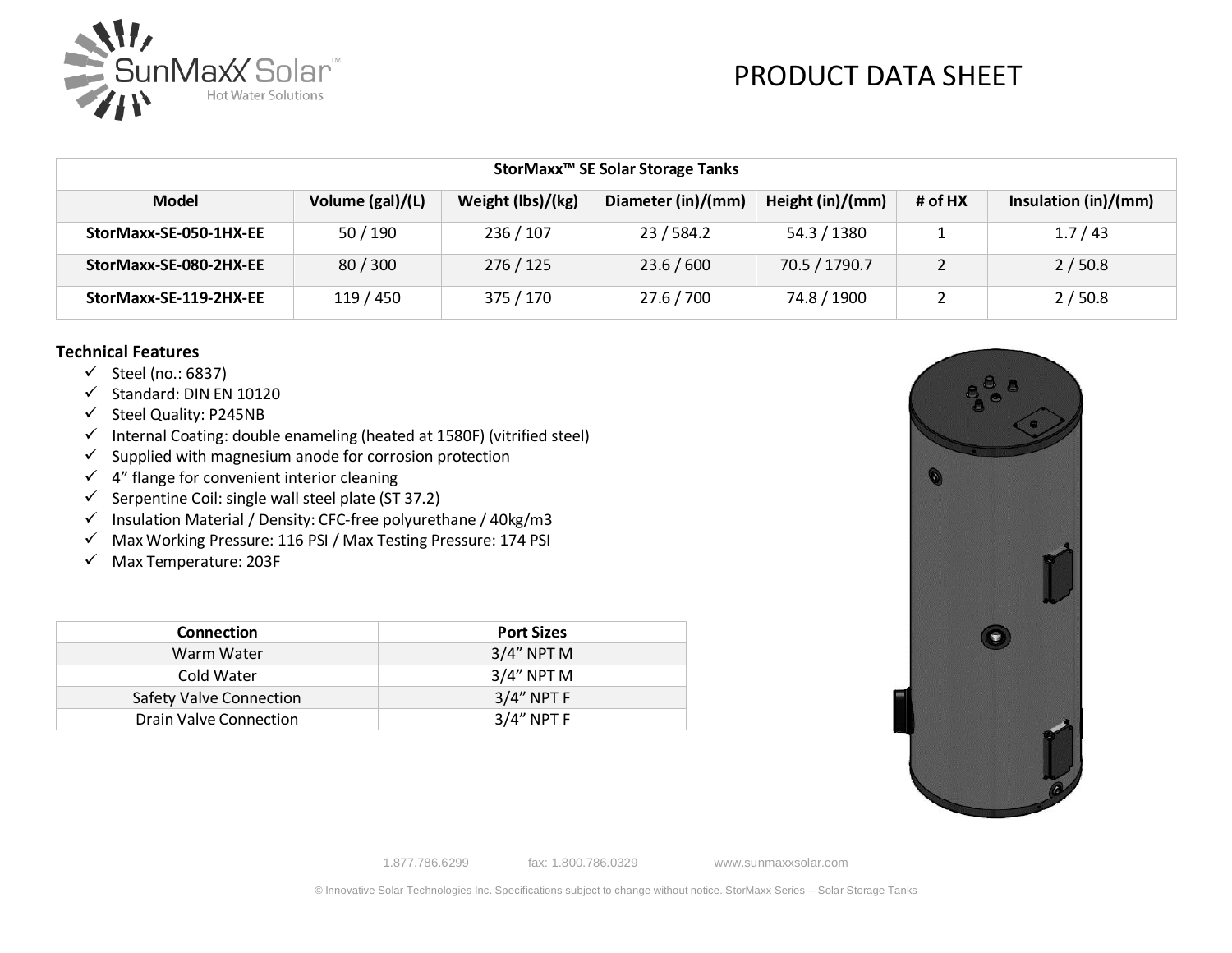

| <b>StorMaxx CTEC Storage Tanks</b> |                  |                   |                    |                  |         |                        |
|------------------------------------|------------------|-------------------|--------------------|------------------|---------|------------------------|
| <b>Model</b>                       | Volume (gal)/(L) | Weight (lbs)/(kg) | Diameter (in)/(mm) | Height (in)/(mm) | # of HX | Insulation $(in)/(mm)$ |
| StorMaxx-CTEC-264-2HX-V4           | 264 / 1000       | 506 / 230         | 39 / 990.6         | 80/2032          |         | 4/102                  |

| <b>Buffer Capacity</b>                           | 255.5 G     |
|--------------------------------------------------|-------------|
| <b>Heat Exchanger Capacity (DHW)</b>             | 8.7 G       |
| <b>Heat Exchanger Surface Area (DHW)</b>         | $80.7 FT^2$ |
| <b>Heat Exchanger Capacity (Bottom)</b>          | 4.9 G       |
| <b>Heat Exchanger Surface Area (Bottom)</b>      | 32.3 $FT2$  |
| <b>Heat Exchanger Capacity (Top)</b>             |             |
| <b>Heat Exchanger Surface Area (Top)</b>         |             |
| <b>Heat Exchanger Operating Pressure (DHW)</b>   | 232 PSI     |
| Heat Exchanger Max Temperature (DHW)             | 230 °F      |
| Heat Exchanger Operating Pressure (Bottom / Top) | 44 PSI      |
| Heat Exchanger Max Temperature (Bottom / Top)    | 203 °F      |
| <b>Buffer Tank Operating Pressure</b>            | 87 PSI      |
| <b>Buffer Tank Max Temperature</b>               | 203 °F      |
| Continuous Output @ 104 °F w/ Buffer At 149 °F   | 608 G       |
| Max Single Output @ 100 °F w/ Buffer At 149 °F   | 209 G       |



- 1. Aestheitc PVC jacket with color **RAL 9006**
- 2. Highly efficient thermal insulation
- 3. Low-carbon steel water tank
- 4. Sanitary grade stainless steel DHW heat exchanger tube
- 5. Water stratification unit
- 7. Lower coil